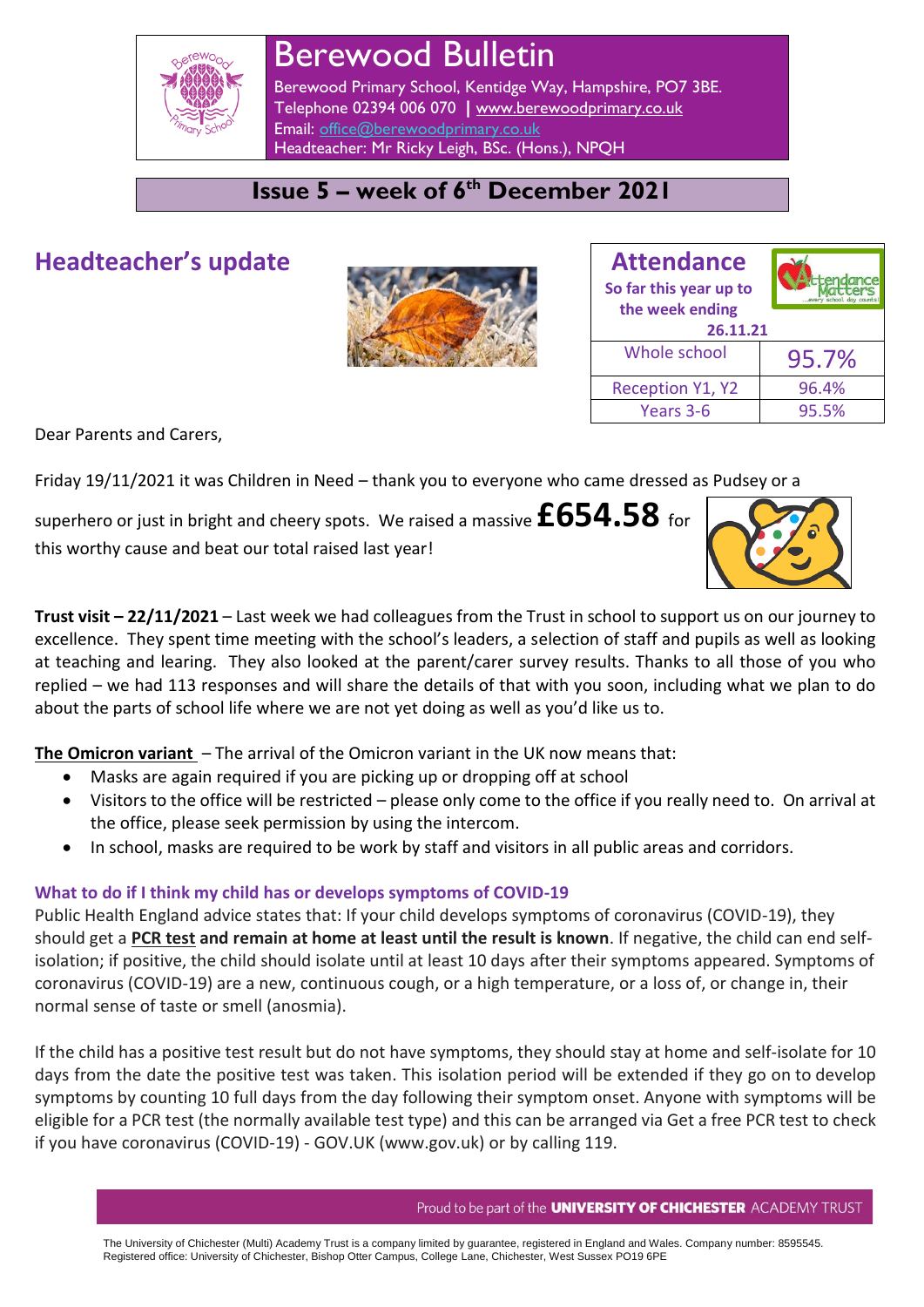| <b>MPORTANT</b>              |                                                                            |  |
|------------------------------|----------------------------------------------------------------------------|--|
| 6 and 7 December             | PTA Christmas shopping days (see letter sent home already)                 |  |
| 8 <sup>th</sup> December     | Reception Nativity to Badgers' parents only - 9.15 a.m.                    |  |
| 9 <sup>th</sup> December     | Reception Nativity to Rabbits' parents only - 9.15a.m                      |  |
| 13 <sup>th</sup> December    | Year 1, 2, 3 Carols to parents at end of school day (outside) 2:45pm       |  |
| 14 <sup>th</sup> December    | Year 4,5,6 Carols to parents at end of school day (outside) 2:45pm         |  |
| 16 <sup>th</sup> December    | Christmas lunch and Christmas jumper day. (Bookings for the lunch have now |  |
|                              | closed).                                                                   |  |
| 17 <sup>th</sup> December    | Half day for pupils                                                        |  |
|                              | Christmas break begins after lunch at 1.30 p.m.                            |  |
| 4 <sup>th</sup> January 2022 | INSET day, school is closed to pupils                                      |  |
| 5 <sup>th</sup> January 2022 | First day back for all pupils after the Christmas break.                   |  |



#### **Inconsiderate parking!**

Please, can we ask you to continue to park respectfully. I received a report recently of a vehicle parked on the pavement outside the main school gates. This is never OK, so please refrain from doing this, but it was on a day when there were plenty of spaces in the car park too. **Thanks to all those of you who do park considerately, each and every day.**

#### **Lunch boxes and snack time**

Can we please ask that if you send in a snack with your child for break time it is either only fruit or vegetables. Please also ensure that lunch boxes are nut free (this includes chocolate spread in sandwiches, as this often contains nut products). [Lunchbox Ideas | Recipes | Change4Life \(www.nhs.uk\)](https://www.nhs.uk/change4life/recipes/healthier-lunchboxes)

#### **PTA Update**

**PTA** school

Firstly we would like to thank you all again for the amazing donations that were brought into school for the Rainbow Raffle. We are completely overwhelmed by your generosity and as a result we have over 25 hampers to be won!!

Tickets will not be available after 8pm on 7th December and all money must be received to be included in the draw. Mr Leigh will be drawing the winners at the end of the day on 8th December.

Please send your ticket money to the bank details below and then either email us at [berewoodpta965@gmail.com](mailto:berewoodpta965@gmail.com) or comment on Facebook how many tickets you would like. Please also quote your child's name and class on your payment and ticket selection.

Berewood Primary School Parent Teacher Association Sort code: 55 70 34 Account: 80833012

Children can also buy tickets from the school, please seal the money in an envelope with their name, class and your email address clearly on the front along with the number of tickets you would like.